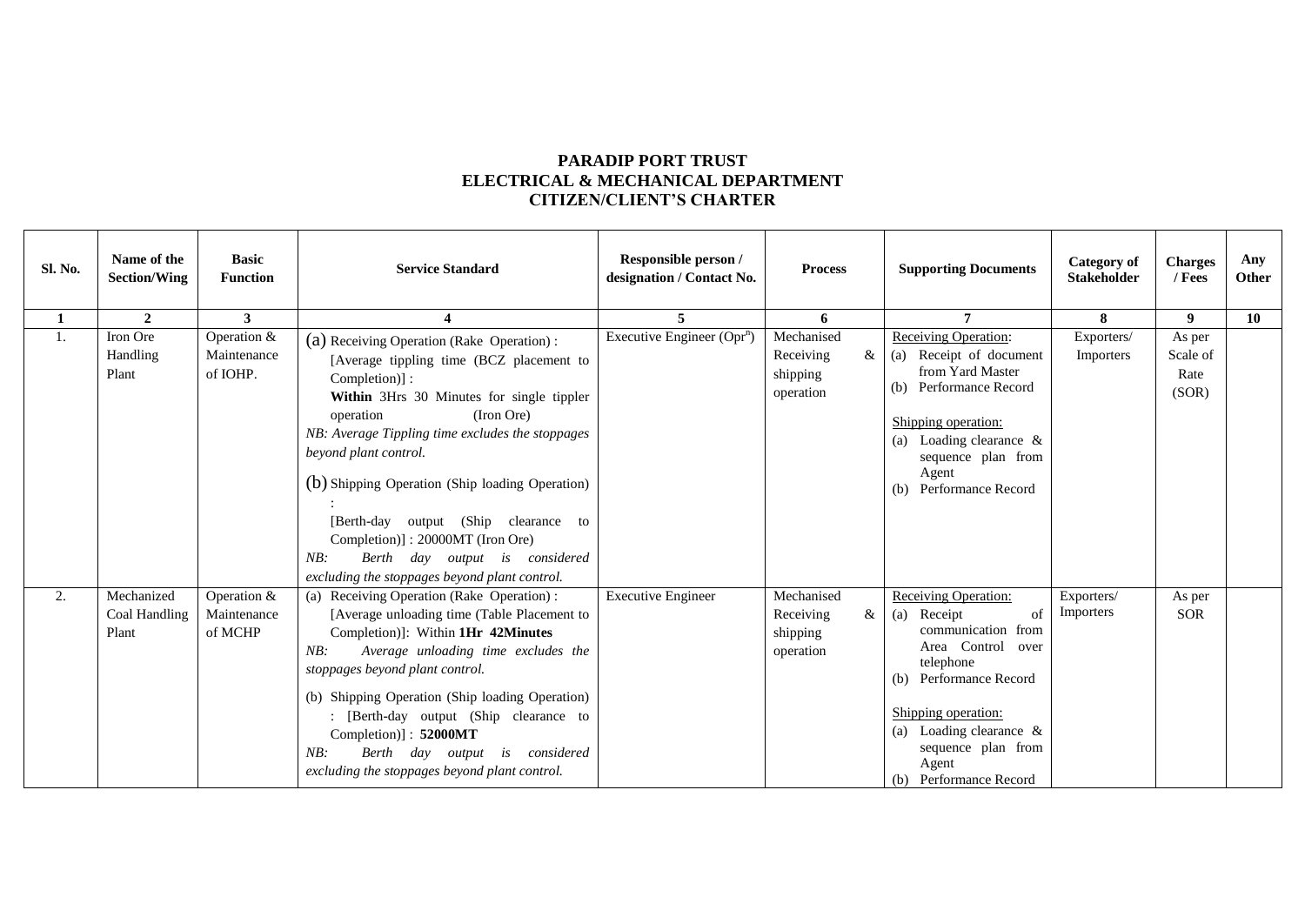| Sl. No. | Name of the<br><b>Section/Wing</b> | <b>Basic Function</b>                                                             | <b>Service Standard</b>                                                                                                                                                                                                                                                                                                                                                                                                                                                                                                                                                                                                                                                                                                                                                              | Responsible person /<br>designation / Contact<br>No.                                                                              | <b>Process</b>                                                                                                                                                                                                                                                                    | <b>Supporting</b><br><b>Documents</b>                                                                                                                                                                                                                                                                                                                                                                                                        | <b>Category</b> of<br><b>Stakeholder</b>                                               | Charges/<br>Fees                                                                     | Any<br>Other |
|---------|------------------------------------|-----------------------------------------------------------------------------------|--------------------------------------------------------------------------------------------------------------------------------------------------------------------------------------------------------------------------------------------------------------------------------------------------------------------------------------------------------------------------------------------------------------------------------------------------------------------------------------------------------------------------------------------------------------------------------------------------------------------------------------------------------------------------------------------------------------------------------------------------------------------------------------|-----------------------------------------------------------------------------------------------------------------------------------|-----------------------------------------------------------------------------------------------------------------------------------------------------------------------------------------------------------------------------------------------------------------------------------|----------------------------------------------------------------------------------------------------------------------------------------------------------------------------------------------------------------------------------------------------------------------------------------------------------------------------------------------------------------------------------------------------------------------------------------------|----------------------------------------------------------------------------------------|--------------------------------------------------------------------------------------|--------------|
| 1       | $\overline{2}$                     | $\mathbf{3}$                                                                      | 4                                                                                                                                                                                                                                                                                                                                                                                                                                                                                                                                                                                                                                                                                                                                                                                    | 5                                                                                                                                 | 6                                                                                                                                                                                                                                                                                 | $\overline{7}$                                                                                                                                                                                                                                                                                                                                                                                                                               | 8                                                                                      | 9 <sup>°</sup>                                                                       | 10           |
| 3.      | Port Electrical<br>Division        | Providing<br>uninterrupted<br>power supply to<br>Port Township<br>and harbor area | Reliability of power supply to<br>(a)<br>Port Township and harbor area<br>Above 99% subject to receival of<br>100% demand power from<br>OPTCL.<br>Availability of Night Navigation<br>(b)<br>System:<br>Above 95%<br>Providing Power supply<br>(c)<br>$\ddot{\cdot}$<br>Temporary Power Supply can<br>1.<br>be provided within $06$ (six) days<br>on receipt of application along<br>with necessary documents and<br>fulfillment of all required<br>formalities, subject to feasibility<br>of providing power supply.<br><b>Permanent</b> Power<br><b>Supply</b><br>2.<br>required to <b>Port Trust Buildings</b><br>(except Port Trust quarters) can<br>be provided within 1(One)<br>month of submission of all<br>$\&$<br>documents<br>necessary<br>fulfillment<br>of all required | Executive Engineer,<br>(a)<br>PED-II<br>(b) Executive Engineer,<br>PED-III<br>(c) Executive<br>Engineer, PED-III/II<br>$/$ I & IV | (a) Receipt of $132$ kV<br>power supply from<br>OPTCL at 132/33<br>kV substation<br>(b) Maintained<br>through AMC<br>(c) Apply<br>in<br>an<br>applicable<br>format<br>enclosing all<br>the<br>relevant supporting<br>documents<br>and<br>approval<br>from<br>competent authority. | (a) Record<br>available<br>at<br>132/33kV<br>substation.<br>(b) User certificate<br>Marine<br>from<br>Dept.<br>(c) Documents:<br>For<br>single<br>phase<br>supply:<br>power<br>Allotment<br>order/Work<br>order,<br><b>Standard Test Report.</b><br>Three<br>For<br>phase<br>power<br>supply:<br>Allotment<br>order/Work<br>order.<br>Standard Test Report,<br>Inspection<br>Report,<br>Completion<br>Certificate<br>&<br>Compliance Report. | Electricity<br>(a)<br>Consumers<br>(b) Marine<br>Dept.<br>(c) Electricity<br>Consumers | NA<br><b>NA</b><br>As<br>per<br>prevailing<br>Electricity<br>Tariff of<br><b>PPT</b> |              |
|         |                                    |                                                                                   | formalities, subject to availability<br>of spare power from the nearest<br>the necessary<br>source and<br>installation<br>electrical<br>modification works to be taken up                                                                                                                                                                                                                                                                                                                                                                                                                                                                                                                                                                                                            |                                                                                                                                   |                                                                                                                                                                                                                                                                                   | of<br>In<br>case<br>requirement of power<br>supply for work,<br>recommendation<br>from the concerned<br>Department/Division                                                                                                                                                                                                                                                                                                                  |                                                                                        |                                                                                      |              |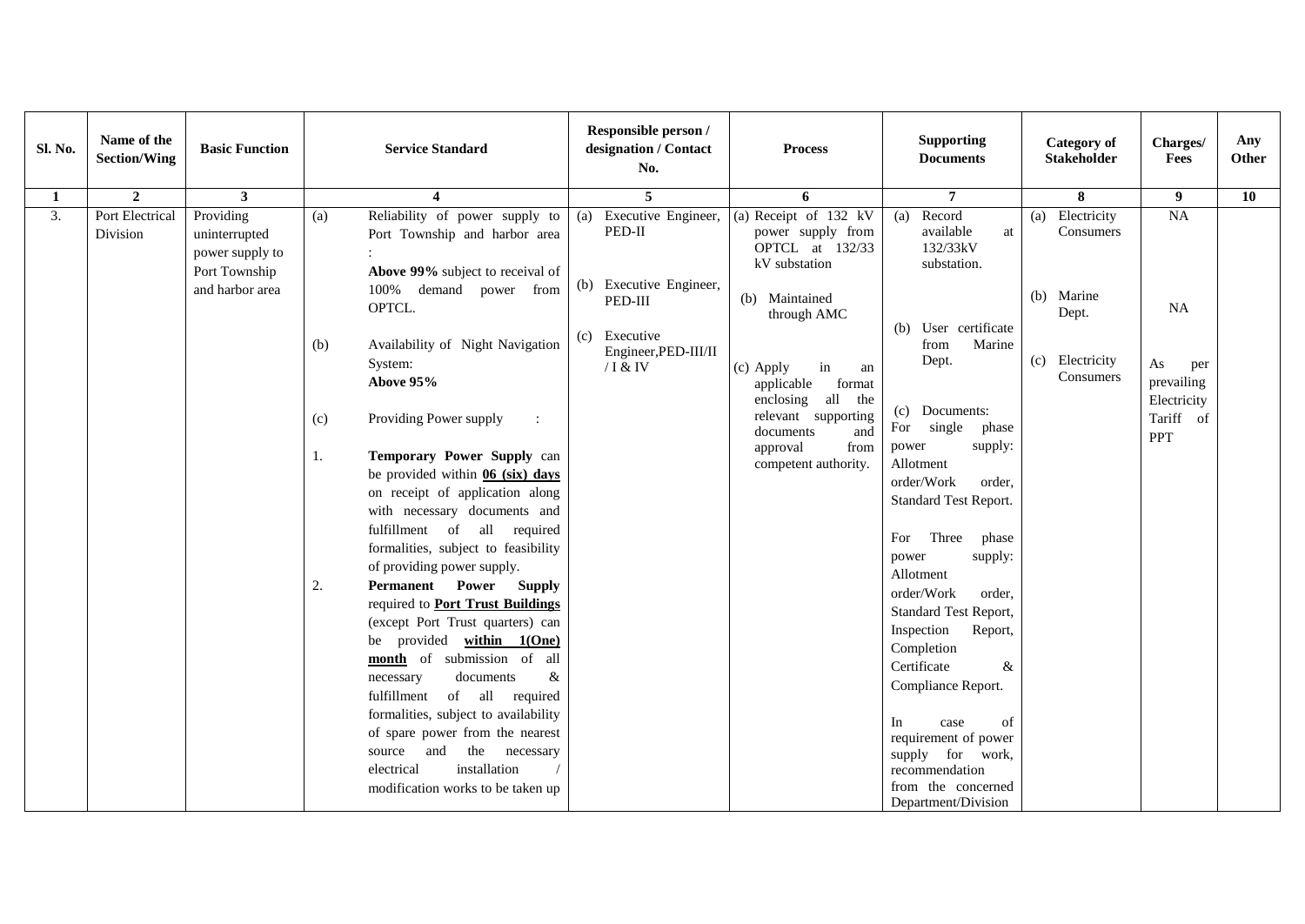|  |    | by the Applicant.                                                   |  | head is mandatory. |  |  |
|--|----|---------------------------------------------------------------------|--|--------------------|--|--|
|  | 3. | Permanent Power Supply                                              |  |                    |  |  |
|  |    | (HT/LT) to the <b>private premises</b>                              |  |                    |  |  |
|  |    | on Port Trust Lands can be                                          |  |                    |  |  |
|  |    | provided at single point within 2                                   |  |                    |  |  |
|  |    | (two) months of submission of                                       |  |                    |  |  |
|  |    | all necessary documents &                                           |  |                    |  |  |
|  |    | fulfillment of all required                                         |  |                    |  |  |
|  |    | formalities, subject to availability                                |  |                    |  |  |
|  |    | of spare power and the necessary                                    |  |                    |  |  |
|  |    | installation/modification works to                                  |  |                    |  |  |
|  |    |                                                                     |  |                    |  |  |
|  |    | be taken up by the Applicant.                                       |  |                    |  |  |
|  |    |                                                                     |  |                    |  |  |
|  |    | In case the Applicant requires that<br>the service connection works |  |                    |  |  |
|  |    | shall be taken up by PPT on                                         |  |                    |  |  |
|  |    |                                                                     |  |                    |  |  |
|  |    | deposit work basis : additional                                     |  |                    |  |  |
|  |    | period of 12 (Twelve) months                                        |  |                    |  |  |
|  |    | will be required from the date of                                   |  |                    |  |  |
|  |    | depositing the amount of service                                    |  |                    |  |  |
|  |    | connection estimate by the                                          |  |                    |  |  |
|  |    | Applicant, for taking up the                                        |  |                    |  |  |
|  |    | necessary electrical installation /                                 |  |                    |  |  |
|  |    | modification works on open                                          |  |                    |  |  |
|  |    | tendering basis.                                                    |  |                    |  |  |
|  | 4. | Permanent Power Supply                                              |  |                    |  |  |
|  |    | (HT/LT) to premises at other                                        |  |                    |  |  |
|  |    | than Port Trust Building /                                          |  |                    |  |  |
|  |    | <b>Lands</b> can be provided at single                              |  |                    |  |  |
|  |    | point within 2 (Two) months of                                      |  |                    |  |  |
|  |    | submission of all necessary                                         |  |                    |  |  |
|  |    | documents provided the service                                      |  |                    |  |  |
|  |    | connection works be taken up by                                     |  |                    |  |  |
|  |    | the Applicant.                                                      |  |                    |  |  |
|  |    |                                                                     |  |                    |  |  |
|  |    | In case of the Applicant requires                                   |  |                    |  |  |
|  |    | that the service connection works                                   |  |                    |  |  |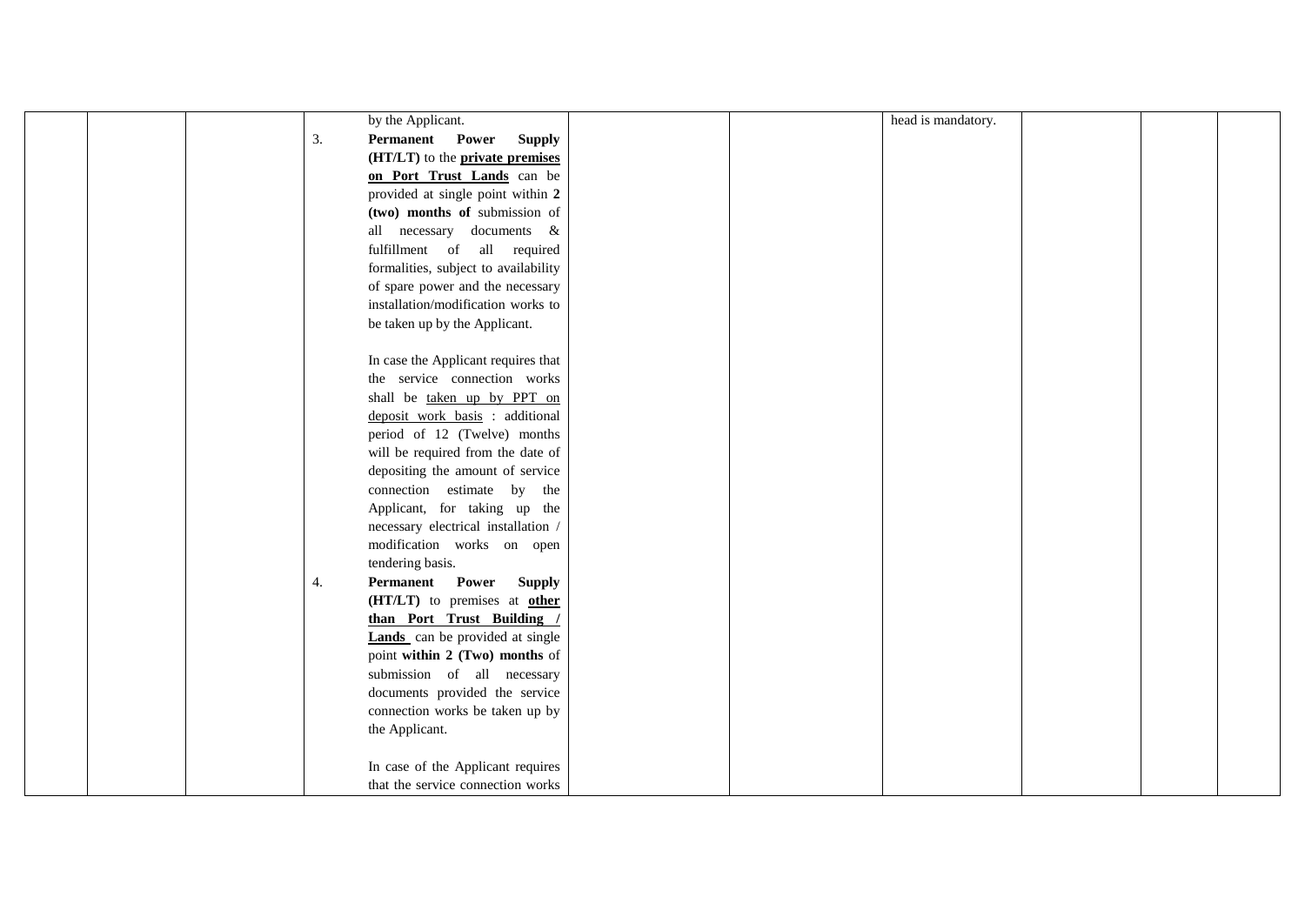|  | shall be taken up by PPT on            |  |  |  |
|--|----------------------------------------|--|--|--|
|  | deposit work basis : additional        |  |  |  |
|  | period of 13 (Thirteen) months         |  |  |  |
|  | will be required from the date of      |  |  |  |
|  | depositing the amount of service       |  |  |  |
|  | connection estimate by the             |  |  |  |
|  | Applicant, for taking up the           |  |  |  |
|  | necessary electrical installation /    |  |  |  |
|  | modification works on open             |  |  |  |
|  | tendering basis.                       |  |  |  |
|  | N.B.:                                  |  |  |  |
|  | Power supply can only be<br>1.         |  |  |  |
|  | provided subject to availability of    |  |  |  |
|  | spare power and feasible for the       |  |  |  |
|  | same.                                  |  |  |  |
|  | Above time duration will be<br>2.      |  |  |  |
|  | adhered to, if documents               |  |  |  |
|  | submitted by applicant are found       |  |  |  |
|  | in order & fulfillment of required     |  |  |  |
|  | formalities as per prevailing          |  |  |  |
|  | 'Power Supply Norms &                  |  |  |  |
|  | Conditions' which has been             |  |  |  |
|  | circulated vide circular no.           |  |  |  |
|  | EM/PED/ESTG-10/2014/1098               |  |  |  |
|  | dtd 09.10.2014.                        |  |  |  |
|  | 3.<br>The timings are considered to be |  |  |  |
|  | under normal conditions. Delays        |  |  |  |
|  | beyond the control of Port             |  |  |  |
|  | Electrical Division such as Estate     |  |  |  |
|  | clearance, Finance concurrence,        |  |  |  |
|  | Administrative approval, tender        |  |  |  |
|  | finalization due to discharge of       |  |  |  |
|  | tender and/or execution of work        |  |  |  |
|  | (or deposit work basis) has not        |  |  |  |
|  | been considered.                       |  |  |  |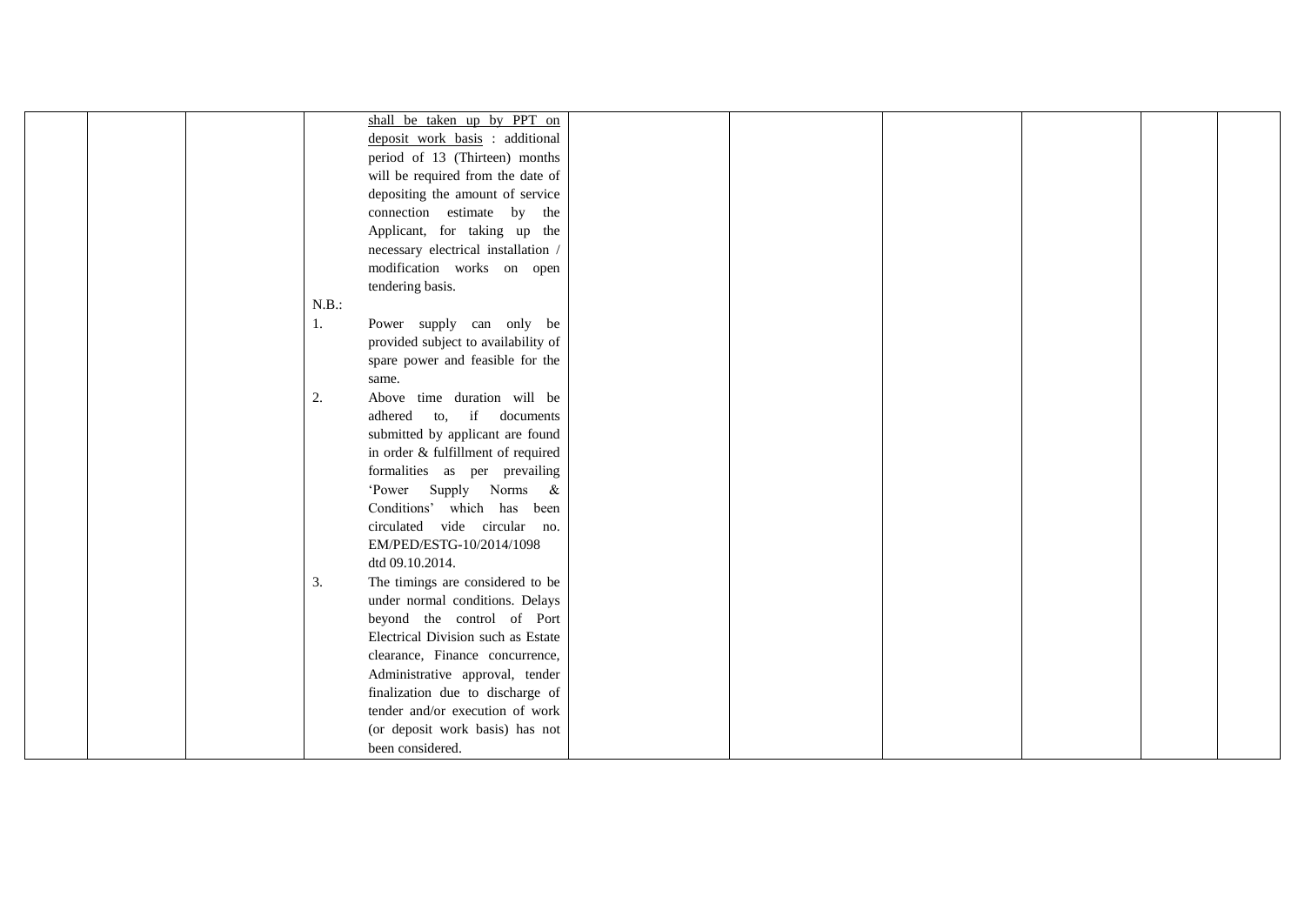| Sl. No. | Name of the<br><b>Section/Wing</b> | <b>Basic Function</b>                                                                                                                                                                                                                                                             | <b>Service Standard</b>                                                                 | Responsible person /<br>designation / Contact<br>No. | <b>Process</b>                                                          | <b>Supporting</b><br><b>Documents</b>                                                | <b>Category of</b><br><b>Stakeholder</b> | Charges/<br>Fees | Any<br>Othe<br>$\mathbf{r}$ |
|---------|------------------------------------|-----------------------------------------------------------------------------------------------------------------------------------------------------------------------------------------------------------------------------------------------------------------------------------|-----------------------------------------------------------------------------------------|------------------------------------------------------|-------------------------------------------------------------------------|--------------------------------------------------------------------------------------|------------------------------------------|------------------|-----------------------------|
| 1       | $\overline{2}$                     | $\mathbf{3}$                                                                                                                                                                                                                                                                      | $\overline{\mathbf{4}}$                                                                 | 5                                                    | 6                                                                       | $\overline{7}$                                                                       | 8                                        | 9                | 10                          |
| 4.      | Workshop<br>Division               | Operation<br>&<br>Maintenance<br>of<br>Loco engines;<br>2. Minor fabrication<br>& Machining of<br>jobs for different                                                                                                                                                              | Meeting the demand of locomotive<br>$\left(a\right)$<br>95%                             | (a) Executive<br>Engineer, WSD-II                    | (a) Providing<br>locomotives as<br>per requisitions<br>of Traffic Dept. | Receipt<br>(a)<br>of<br>requisitions Traffic<br>Dept<br>and<br>Performance<br>Record | Traffic<br>(a)<br>Dept.                  | $(a)$ NA         |                             |
|         |                                    | divisions / offices<br>of PPT.<br>$\&$<br>3.<br>Operation<br>Maintenance<br>of<br>ELL cranes.                                                                                                                                                                                     | Action for disposal of both the<br>(b)<br>20Ton ELL crane is under progress.            | (b) Executive<br>Engineer, WSD-I                     |                                                                         |                                                                                      |                                          |                  |                             |
| 5.      | P&D Cell                           | 1. Assisting CME<br>technical<br>in<br>works<br>in<br>coordination with                                                                                                                                                                                                           | To ensure sending reply to Ministry<br>(a)<br>letters: Within 72 Hours.                 | Executive Engineer,<br>(P & D)                       | (a) Approval<br>of<br>Competent<br>Authority.                           | $(a)$ NA                                                                             | (a) Ministry                             | <b>NA</b>        |                             |
|         |                                    | all Divisions of<br>Department<br>the<br>day-to-day<br>on<br>works<br>2.<br>Preparation<br>of<br>reports<br>on<br>plan/non-plan<br>works, MBO etc.<br>3. Ensuring sending<br>of reply<br>to<br>Ministry letters,<br>4. According<br>technical<br>sanction of the<br>estimate, etc | To ensure according technical sanction<br>(b)<br>of CME to the estimate: Within 3 days. |                                                      | (b) Approval<br>of<br><b>CME</b>                                        | (b) Sanction<br>of<br>estimate.                                                      | (b) Divisions<br>under<br>E&M<br>Dept.   | <b>NA</b>        |                             |